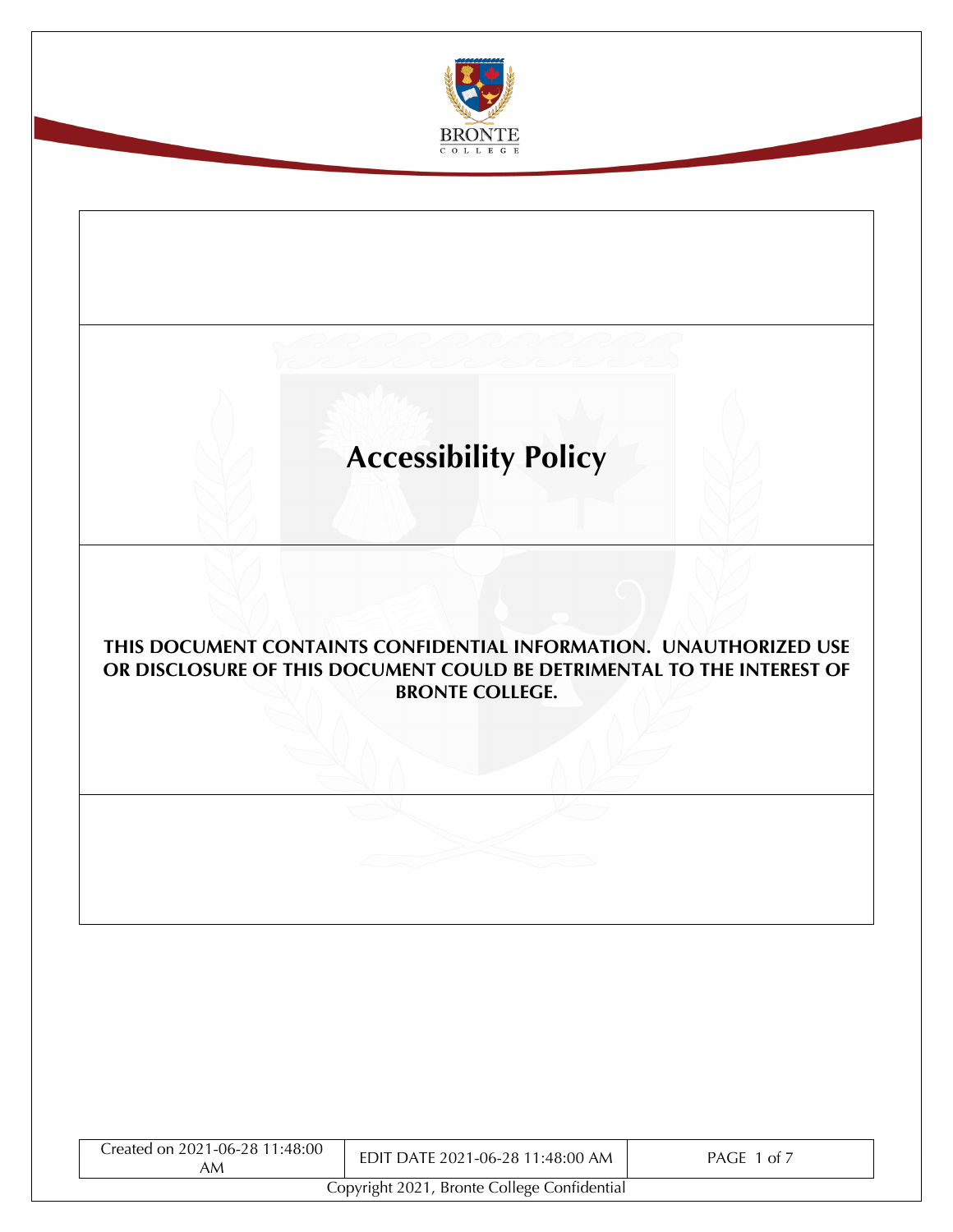

## **1.0 Introduction**

The Accessibility for Ontarians with Disabilities Act, 2005 (AODA) became law in 2005. The Act develops mandatory accessibility standards that will identify, remove, and prevent barriers for people with disabilities.

#### **2.0 Statement of Commitment**

Bronte College is committed to ensuring equal access and participation for people with disabilities. We are committed to treating people with disabilities in a way that allows them to maintain their dignity and independence. We believe in integration, and we are committed to meeting the needs of people with disabilities in a timely manner. We will do so by removing and preventing barriers to accessibility and meeting our accessibility requirements under the Accessibility for Ontarians with Disabilities Act and Ontario's accessibility laws.

2.1 Section 10 (1) of the Human Rights Code defines "disability" as follows:

- any degree of physical disability, infirmity, malformation or disfigurement that is caused by bodily injury, birth defect or illness and, without limiting the generality of the foregoing, includes diabetes mellitus, epilepsy, a brain injury, any degree of paralysis, amputation, lack of physical co-ordination, blindness or visual impediment, deafness or hearing impediment, muteness or speech impediment, or physical reliance on a guide dog or other animal or on a wheelchair or other remedial appliance or device,
- a condition of mental impairment or a developmental disability,
- a learning disability, or a dysfunction in one or more of the processes involved in understanding or using symbols or spoken language,
- a mental disorder, or
- an injury or disability for which benefits were claimed or received under the insurance plan established under the Workplace Safety and Insurance Act, 1997.

## **3.0 Objective**

• To determine the needs of the students, staff and visitors of Bronte College who have a disability.

| Created on 2021-06-28 11:48:00<br>AM        | EDIT DATE 2021-06-28 11:48:00 AM | PAGE 2 of 7 |
|---------------------------------------------|----------------------------------|-------------|
| Copyright 2021, Bronte College Confidential |                                  |             |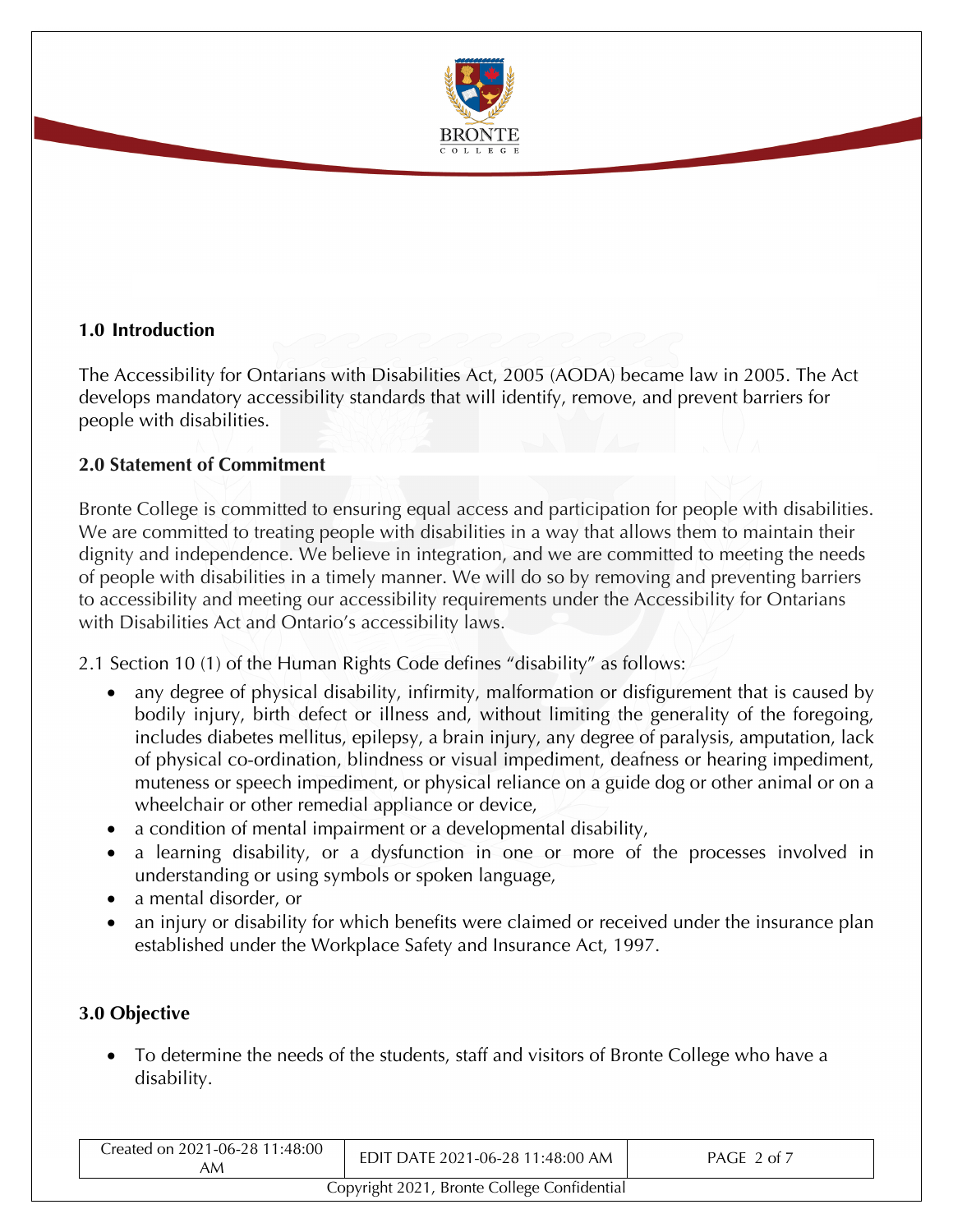

- To assist in situations where disabled individuals may have special needs under the Accessibility for Ontarians with Disabilities Act, 2005.
- To inform the staff of Bronte College on how to deal with disabled individuals when such situations arise.
- To collect feedback from people with disabilities in order to learn about barriers that exist in the workplace.
- if necessary, ask if another method of communicating would be easier (e.g., using a pen and paper)

## **4.0 Providing services to people with disabilities**

Bronte College is committed to ensuring that information about the school and communications with the school are accessible to persons with disabilities. Staff Members and members of the public are encouraged to contact the school to give as much notice as possible if accommodations are required.

## **5.0 Communication**

Bronte College communicates with people with disabilities in a courteous manner taking into account their disability and ensuring that information, communications and platforms are provided in accessible formats which meet the needs of persons with disabilities upon request. We are committed to providing any accommodating measures that may be required.

## **6.0 Accessible websites and web content**

Bronte College is committed to ensuring that those visiting the website are able to view the website and web content in a manner that is respectful of accessibility needs. Our website and web content conforms with the World Wide Web Content Accessibility Guidelines (WCAG) 2.0 Level AA, in accordance with the accessible websites and web content section of the Information and Communications Standard.

## **7.0 Assistive devices**

Bronte College is committed to serving people with disabilities who use assistive devices to obtain, use or benefit from our services. The following assistive devices are available:

## • Accessible Parking Spots

| Created on 2021-06-28 11:48:00<br>AM        | EDIT DATE 2021-06-28 11:48:00 AM | PAGE 3 of 7 |
|---------------------------------------------|----------------------------------|-------------|
| Copyright 2021, Bronte College Confidential |                                  |             |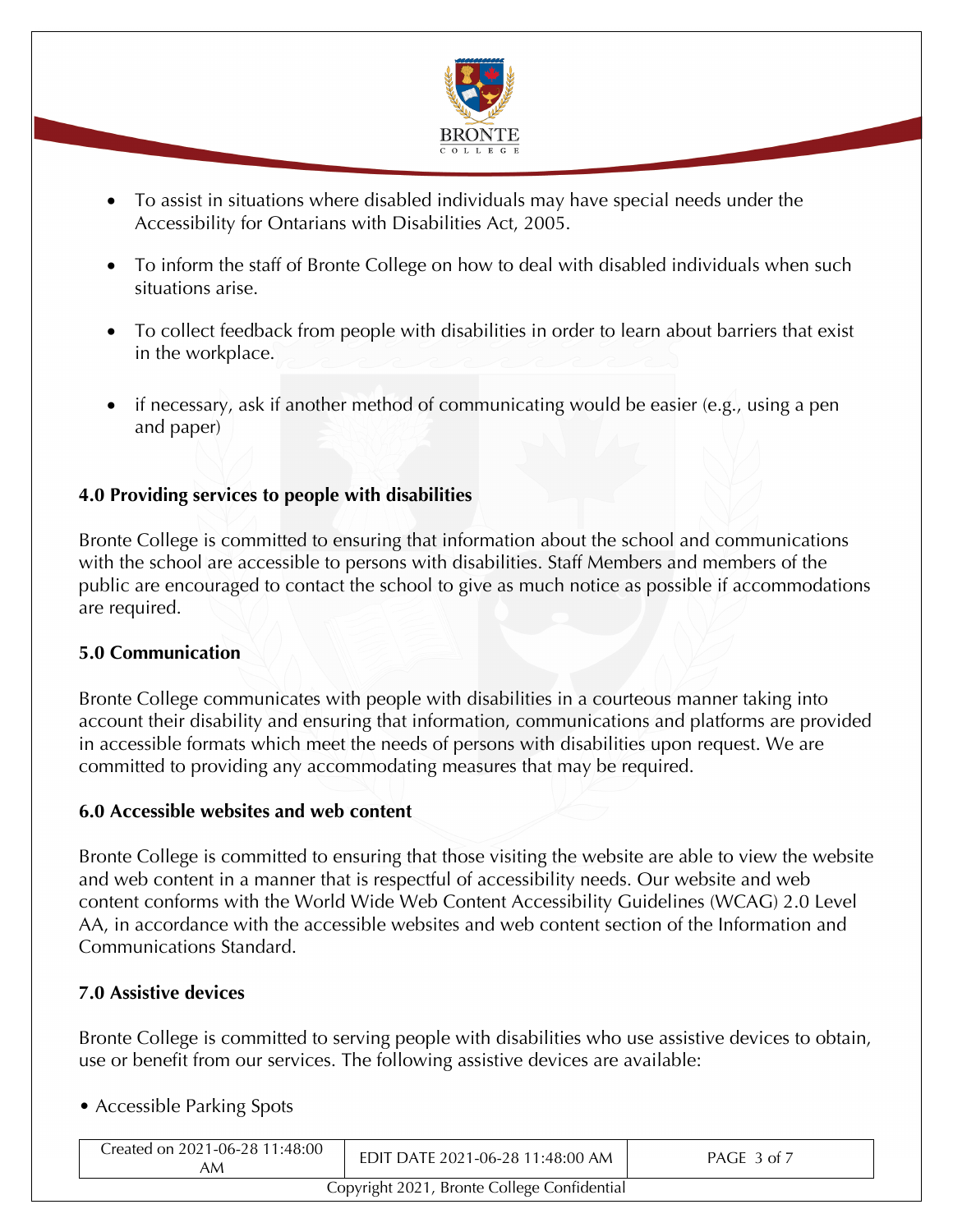

- A ramp at the entrance
- Wheelchair accessible washrooms

Bronte College uses facilities for meetings and events that are accessible for people with disabilities who use mobility aids and devices or have other facility-related needs. Members and members of the public are encouraged to contact the College to give as much notice as possible if accommodations are required.

## **8.0 Use of service animals and support persons**

Bronte College welcomes people with disabilities who are accompanied by a service animal and support persons.

We ensure that all staff, volunteers, and others dealing with the public are properly trained on how to interact with persons with disabilities who are accompanied by a service animal.

We welcome persons with disabilities who are accompanied by a support person. Any person with a disability who is accompanied by a support person can enter the school premises with their support person.

At no time will a person with a disability who is accompanied by a support person be prevented from having access to their support person while on the school premises. Support persons may on occasion be required to sign confidentiality agreements depending on the specific circumstances.

## **9.0 Notice of temporary disruption**

Bronte College will provide notice in the event of a planned or unexpected disruption in the facilities or services usually used by people with disabilities. This notice will include information about the reason for the disruption, its anticipated duration, and a description of alternative facilities or services, if available. The notice will be placed at the front desk of the school and on our website.

## **10.0 Training for staff**

Bronte College will provide training to all staff members and volunteers This training will be provided as soon as possible after a staff member begins their duties with the school. All staff and will be required to confirm that they have been trained on the our accessibility policies, practices and procedures. New staffs will undertake training as part of their orientation as soon as practicable. Staff will also be trained on an ongoing basis when changes are made to these policies, practices and procedures. Training will include the following:

• The purposes of the AODA and the requirements of the Accessibility Standard for Customer **Service** 

• How to interact and communicate with persons with various types of disabilities

| Created on 2021-06-28 11:48:00<br>AΜ | EDIT DATE 2021-06-28 11:48:00 AM            | PAGE 4 of 7 |
|--------------------------------------|---------------------------------------------|-------------|
|                                      | Copyright 2021, Bronte College Confidential |             |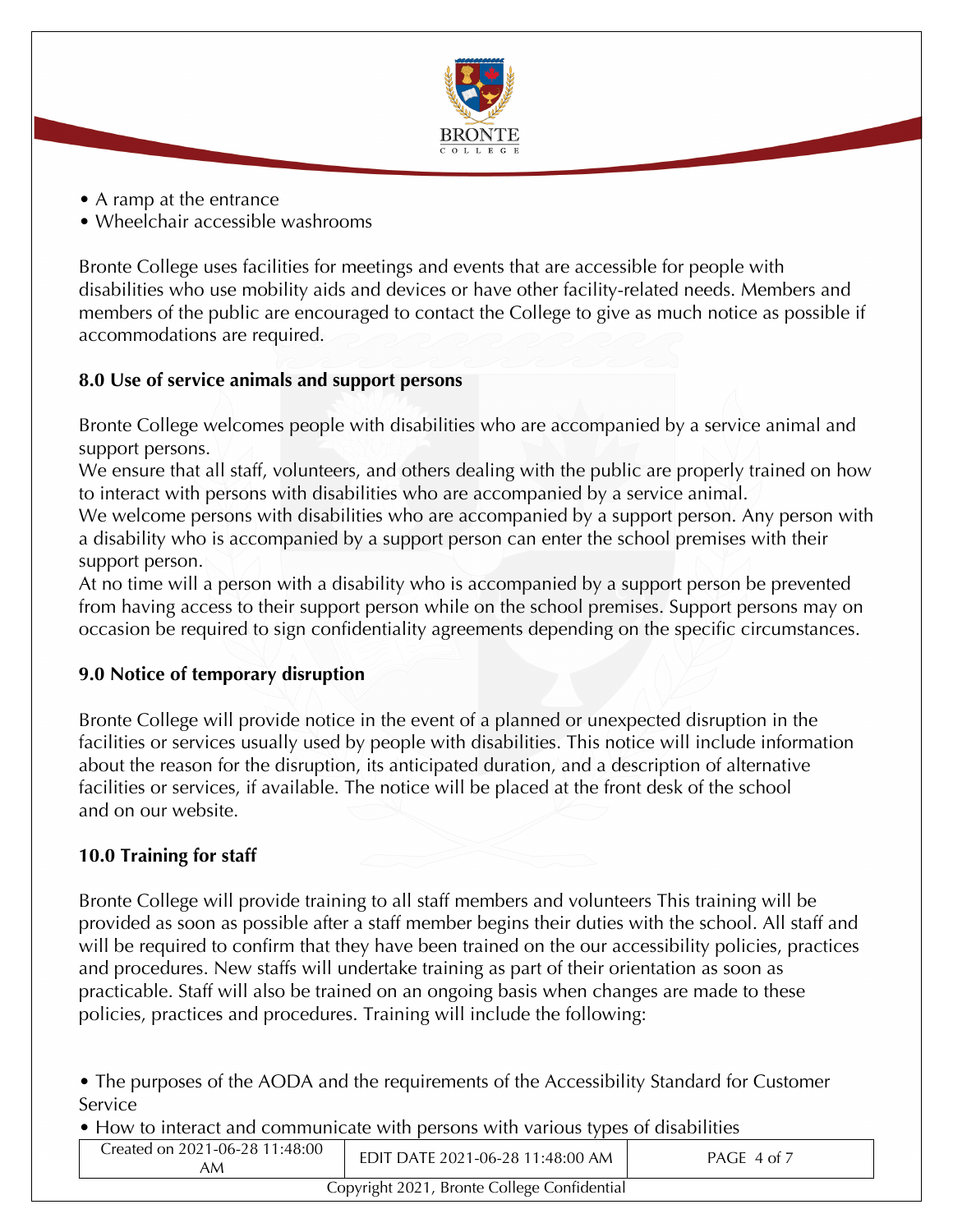

• How to interact with persons with disabilities who use an assistive device or require the assistance of a service animal or a support person

• Bronte College's policies, practices and procedures relating to the Standards of the AODA

## **11.0 Feedback process**

Bronte College's goal is to meet and surpass customer expectations while serving members, or members of the public with disabilities. Feedback on our services regarding how well those expectations are being met are welcome and appreciated.

Feedback regarding how well the school provides services to people with disabilities can be communicated to us via our website or by contacting Wynn Looi, Operations Manager, by email at wlooi@brontecollege.ca or by telephone at 9052707788-2011.

Where possible, complaints will be addressed immediately. However, some complaints may require more time to address and may require further review to determine the most appropriate course of action. Bronte College will review all complaints and will provide a written response to a complaint within a reasonable period of time from the receipt of the complaint.

## **12.0 Alternate formats**

Upon request, Bronte College will provide information in alternate formats (i.e., other ways of publishing information beyond traditional printing). Examples of alternate format include but are not limited to hard copy, large print, Braille, audio, electronic text, captioning, descriptive video service and sign language interpreters. Bronte College will consider specific format requests when sourcing alternate format materials. Please be aware not all documents will be readily available in every format. In addition, some text items do not lend themselves to certain alternative formats. If applicable, alternatives will be discussed with the individual requesting an alternate format.

## **13.0 Self-service kiosks**

We will incorporate accessibility features/consider accessibility for people with disabilities when designing, procuring, or acquiring self-service kiosks.

## **14.0 Employment**

| Created on 2021-06-28 11:48:00<br>AM        | EDIT DATE 2021-06-28 11:48:00 AM | PAGE 5 of 7 |
|---------------------------------------------|----------------------------------|-------------|
| Copyright 2021, Bronte College Confidential |                                  |             |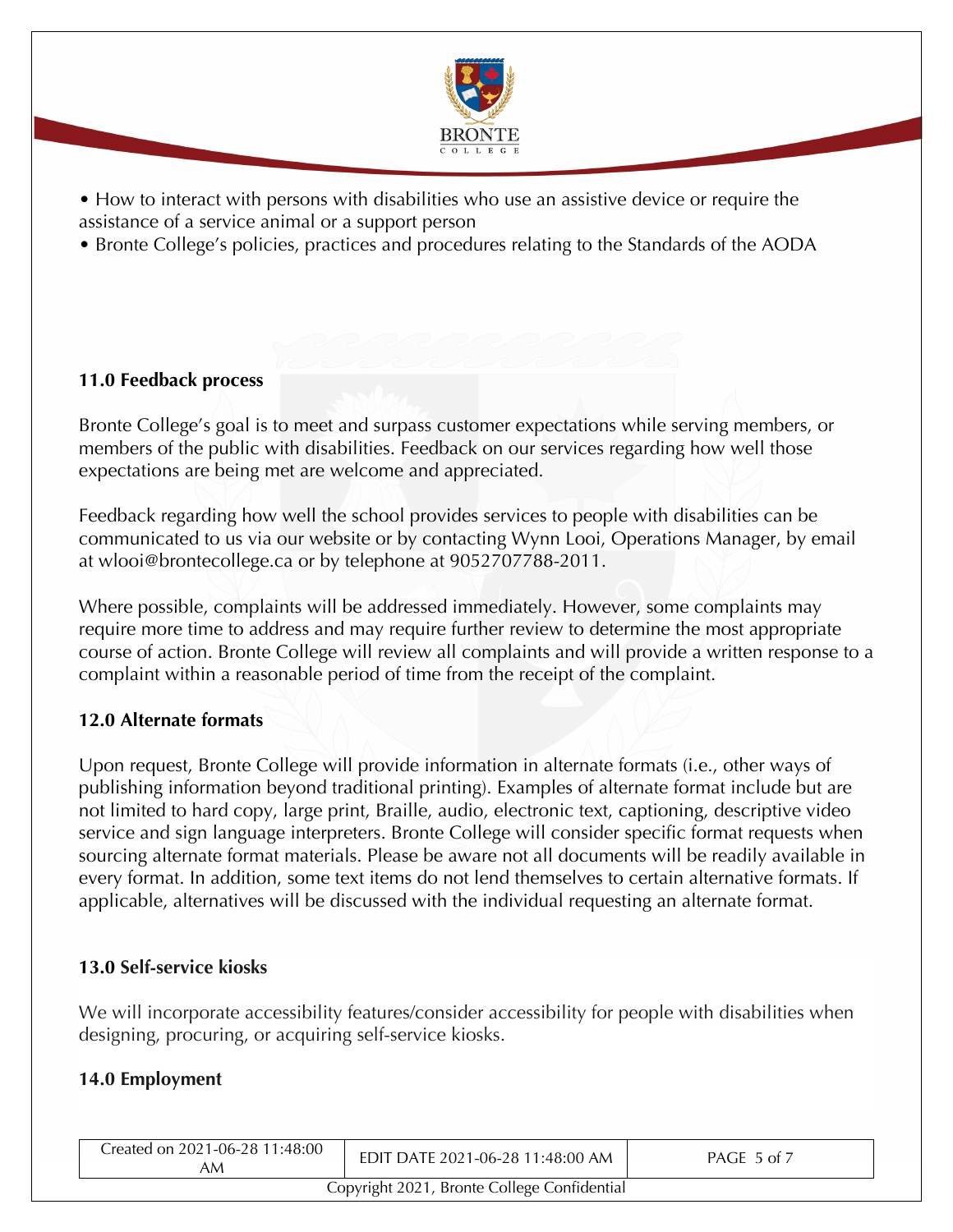

We will notify employees, potential hires, and the public that accommodations can be made during recruitment and hiring.

We will notify staff that supports are available for those with disabilities. We will put in place a process to develop individual accommodation plans for employees.

Where needed, we will also provide customized emergency information to help an employee with a disability during an emergency.

Our performance management, career development and redeployment processes will take into account the accessibility needs of all employees.

## **15.0 Design of Public Spaces**

We will meet accessibility laws when building or making major changes to public spaces.

Public spaces include:

- Recreational trails/beach access routes
- Outdoor public eating areas like rest stops or picnic areas
- Outdoor play spaces, like playgrounds in provincial parks and local communities
- Outdoor paths of travel, like sidewalks, ramps, stairs, curb ramps, rest areas and accessible pedestrian signals
- Accessible off-street parking
- Accessible on-street parking
- Service-related elements like service counters, fixed queuing lines and waiting areas

We will put procedures in place to prevent service disruptions to our accessible parts of our public spaces.

## **16.0 Availability of Documents**

Bronte College shall notify all staff that the documents required by this Regulation are available upon request.

The notice may be given by posting the information at a conspicuous place on premises owned or operated by Bronte College, by posting it on the provider's website, if any, or by such other method

| Created on 2021-06-28 11:48:00<br>AM        | EDIT DATE 2021-06-28 11:48:00 AM | PAGE 6 of 7 |
|---------------------------------------------|----------------------------------|-------------|
| Copyright 2021, Bronte College Confidential |                                  |             |